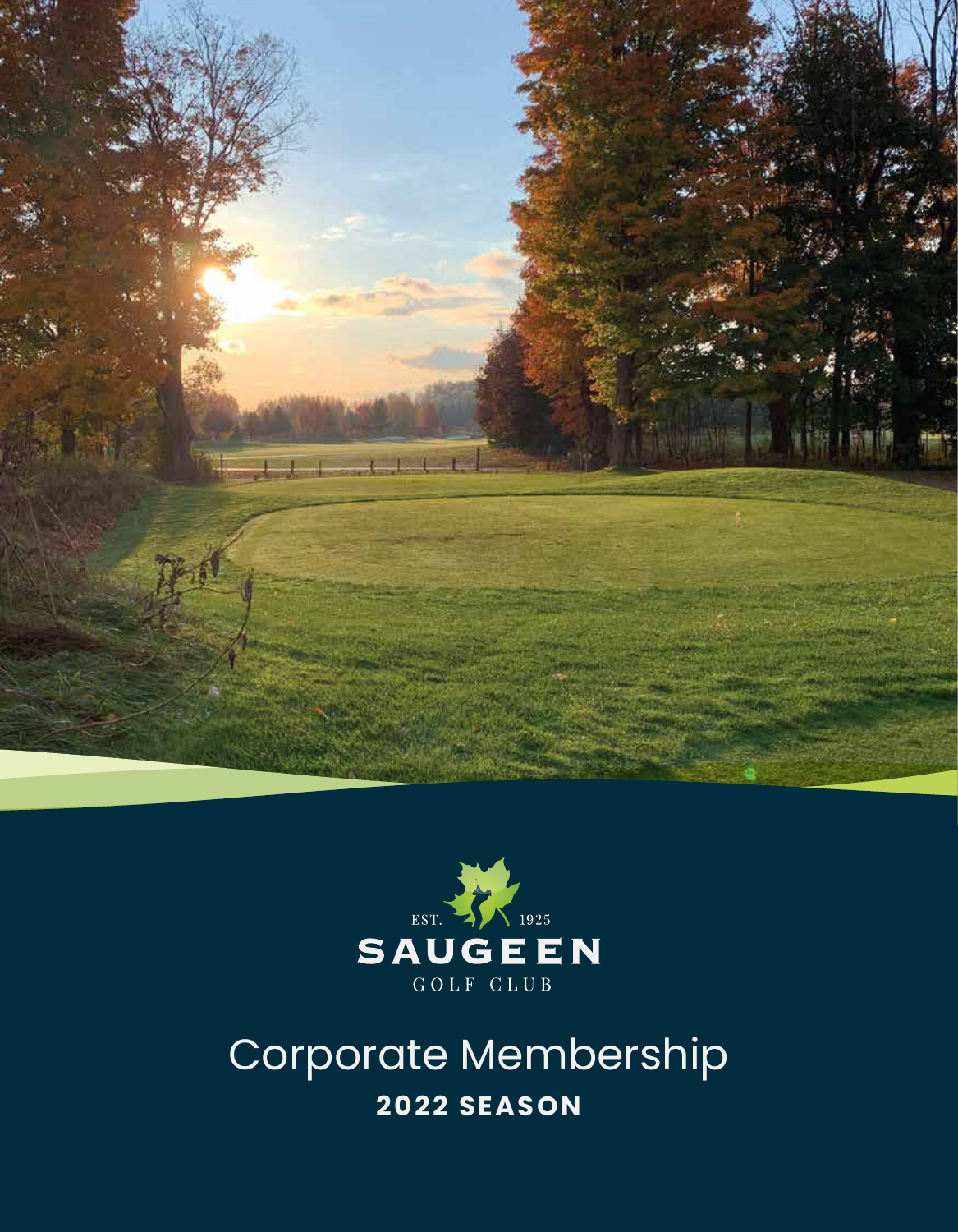# Saugeen Golf Club **A UNIQUE OPPORTUNITY FOR PARTNERSHIP**

Since its establishment in 1925, Saugeen Golf Club has served as a pillar of the local community, providing members and guests with extraordinary golfing experiences and social opportunities. We operate as a as a not-for-profit organization, with the goal of offering exceptional playing conditions and amenities while always holding a strong connection to the local community.

Situated in beautiful Saugeen Shores – a thriving small town on the shores of Lake Huron – Saugeen Golf Club welcomes over 50,000 golfers each season to enjoy our tree-lined fairways and pristine greens. Widely considered to be the premier golf course in the Grey-Bruce region, Saugeen provides superb playing conditions over a variety of 27 picturesque holes.

In recent years, we have played host to many prominent tournaments and events, drawing players to our community from across the province and across the country. These successful events have elevated our reputation amongst the golf community, and we expect this to continue over the coming years. In the 2024 golf season, Saugeen is proud to host the Canadian Men's Senior Amateur Championship, an event that will put our golf club and community in the global spotlight as competitors are expected from across North America and around the world.

New for the 2022 season, we are pleased to offer local businesses and organizations an opportunity to partner with our club through a multi-tier Corporate Membership Program. The program offers a variety of benefits and opportunities, including golf memberships, guest passes, tournament and event sponsorships, and dynamic advertising (both on-and off-course) – all offered at an attractive discounted rate to deliver exceptional value for a growing business.

Saugeen Golf Club provides an ideal environment for promoting your business and fostering relationships with clients and stakeholders. With full-service food and beverage, Saugeen offers more than just great golf – it is a preferred venue for many local events such as weddings, tournaments and fundraisers.

Without a doubt, Saugeen Golf Club is a thriving golf course in a rapidly growing region and a proud member of the Saugeen Shores business community, providing both locals and visitors with the best options for golf, dining and socializing. We are excited to present you with this unique opportunity to partner with us and share in the success of Saugeen Golf Club, and we invite you to join us for the 2022 season!

**Brad Young Ed Braun** General Manager **President** 

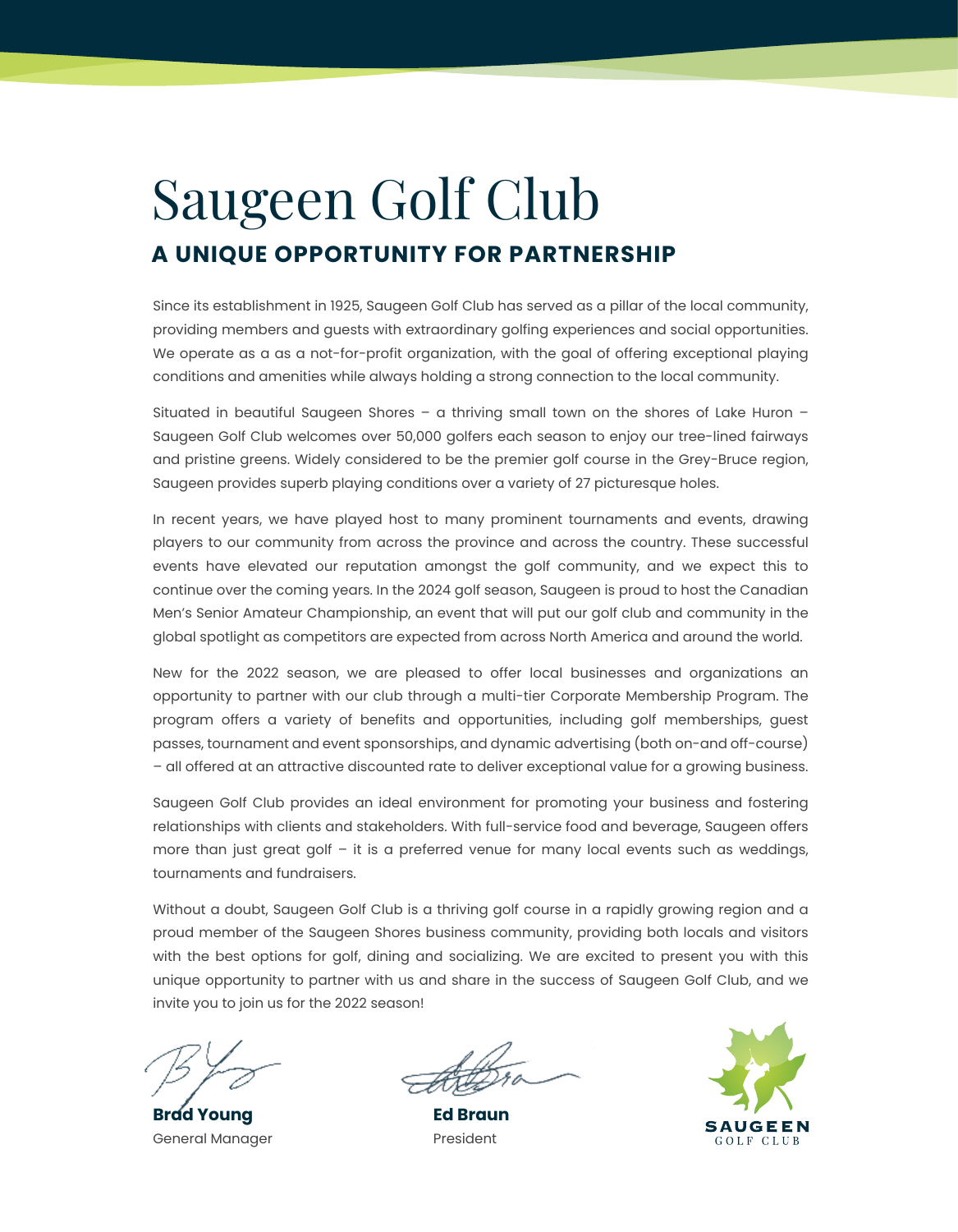# **UNLOCK EXCEPTIONAL VALUE FOR YOUR BUSINESS** Corporate Membership Packages

| <b>Included</b>                               | <b>Platinum</b> | Gold                           | <b>Silver</b>            | <b>Bronze</b>  |
|-----------------------------------------------|-----------------|--------------------------------|--------------------------|----------------|
| Memberships                                   | $\overline{4}$  | $\overline{2}$                 | $\mathbb{I}$             |                |
| <b>Guest Passes</b>                           | 48              | 36                             | 24                       | 12             |
| <b>Simulator Passes</b>                       | 12              | $\,8\,$                        | $\overline{4}$           | $\overline{4}$ |
| <b>GPS Cart Advertising (number of holes)</b> | 3               | $\begin{array}{c} \end{array}$ | $\overline{\phantom{a}}$ |                |
| On-Course Advertising (number of hole signs)  | $\mathsf 3$     | $\mathbf{1}$                   |                          |                |
| <b>Banner Advertising</b>                     | ✓               | $\checkmark$                   |                          |                |
| <b>Links Magazine Advertising</b>             | $\checkmark$    | $\checkmark$                   | $\checkmark$             | $\checkmark$   |
| <b>Website Advertising</b>                    | $\checkmark$    | $\checkmark$                   | $\checkmark$             |                |
| Club Event Sponsorship (number of events)     | $\mathsf 3$     | $\overline{2}$                 | 1                        |                |
| League Sponsorship (number of league-weeks)   | 8               | $\overline{4}$                 | $\overline{2}$           | $\mathbb{I}$   |
| <b>Simulator Bay Sponsorship</b>              | $\checkmark$    |                                |                          |                |
| <b>Discount</b>                               | 15%             | 12.5%                          | 7%                       | 5%             |
| <b>Annual Rate</b>                            | \$25,000        | \$13,000                       | \$8,000                  | \$2,200        |

Contact us today to discuss how we can work together in 2022! **(519) 389-4031 www.saugeengolf.com/corporatepackages**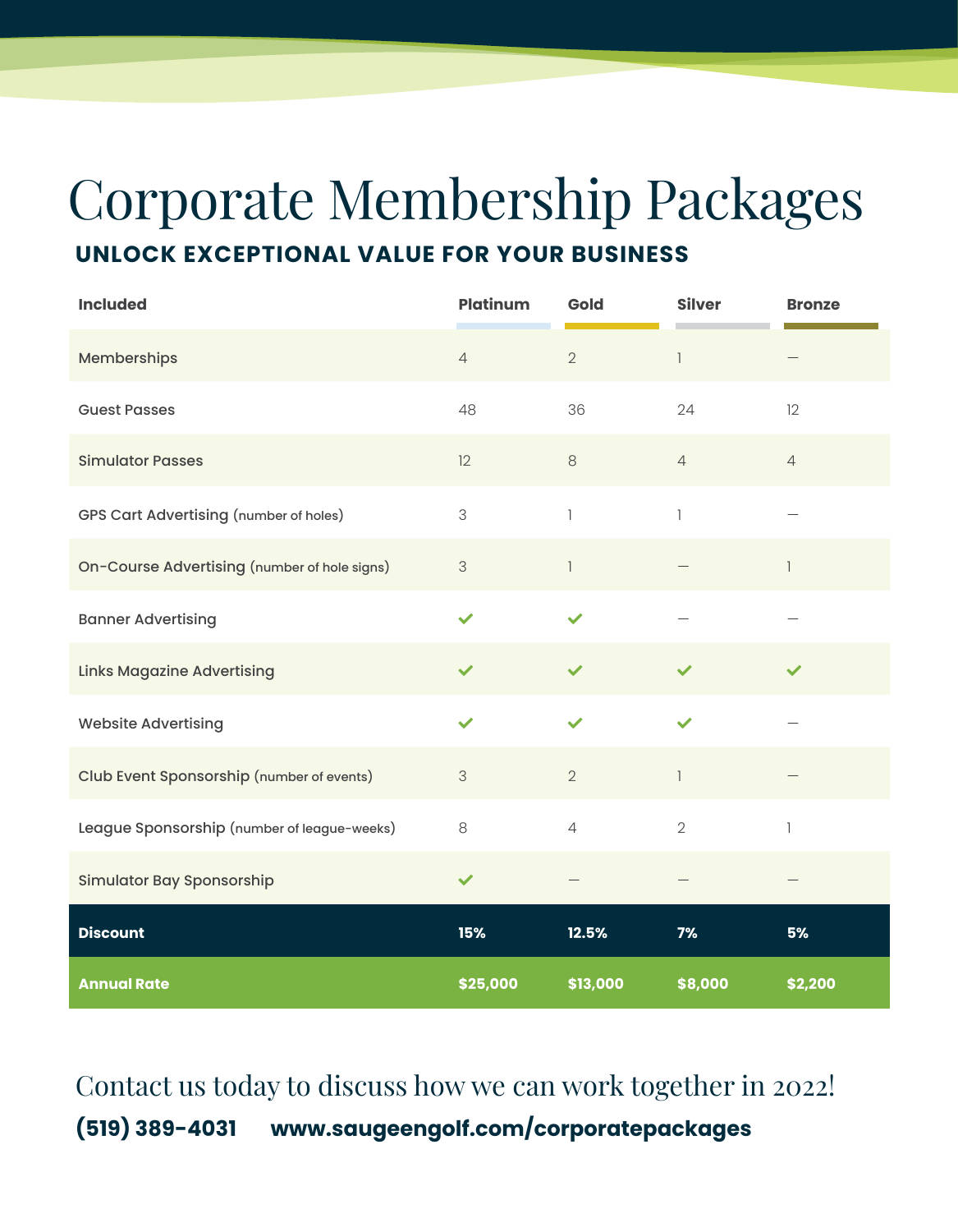## Target Your Market **ADVERTISING & PROMOTIONAL BENEFITS**







Reach more opportunities with on-course signs, website banners and Links magazine ads. Take advantage of our GPS Cart advertising, and share Foresight Golf Simulator passes.

Contact us today to discuss how we can work together in 2022! **(519) 389-4031 www.saugeengolf.com/corporatepackages**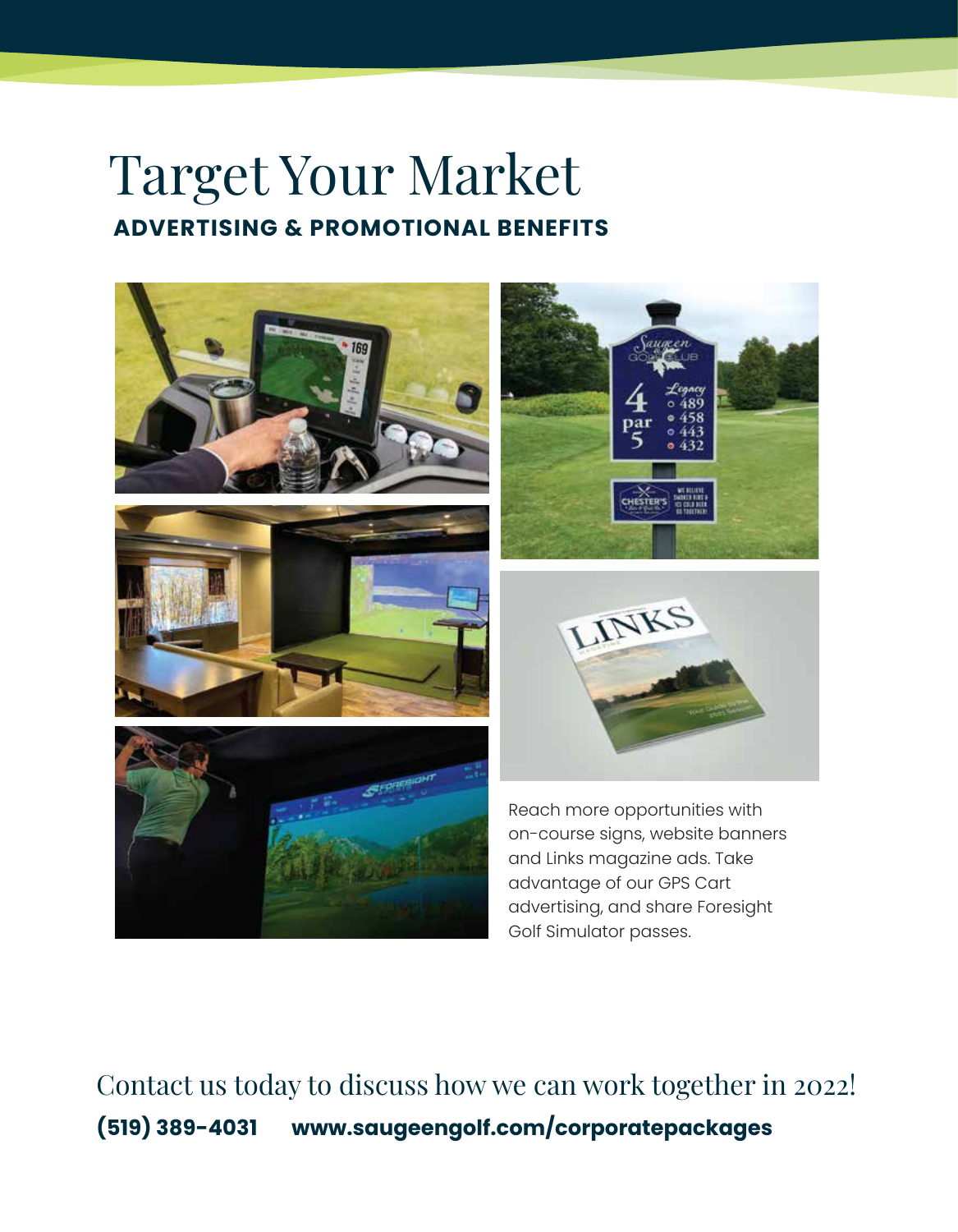# Saugeen **BY THE NUMBERS**

### 50,000+

**Number of rounds played by golfers in 2021**

### 15,000+

**Number of cart riders over the 2021 season**

## 55

**Number of league days and nights held annually**

#### 30

**Number of tournaments and events held in 2021**

#### 2024

**Year of Canadian Senior Men's Championship**

#### 2025

**100 years of operation of Saugeen Golf Club**

## 665

**Members of Saugeen Golf Club during 2021 season**

#### 27

**Number of holes available for advertisement**